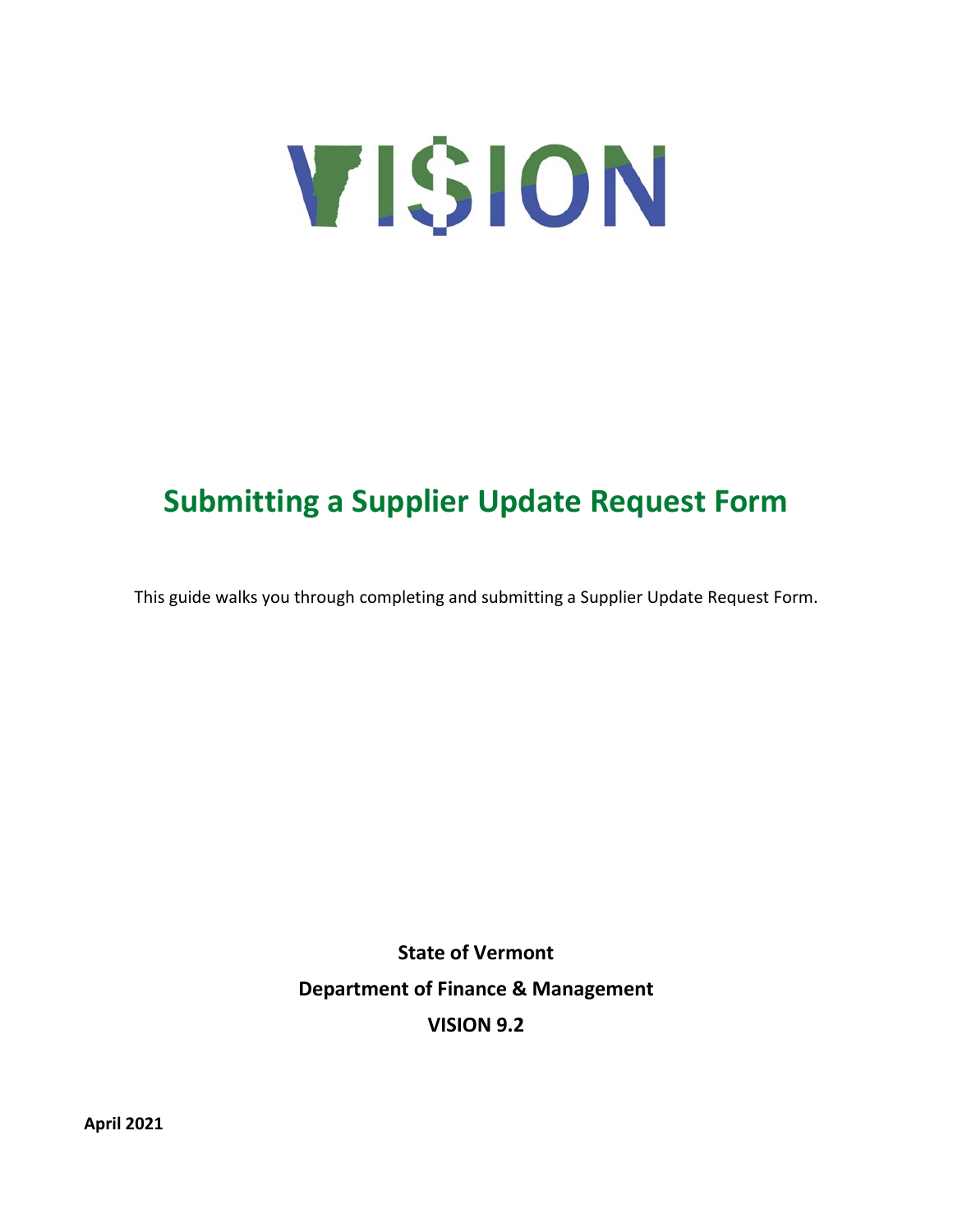# **Table of Contents**

<span id="page-1-0"></span>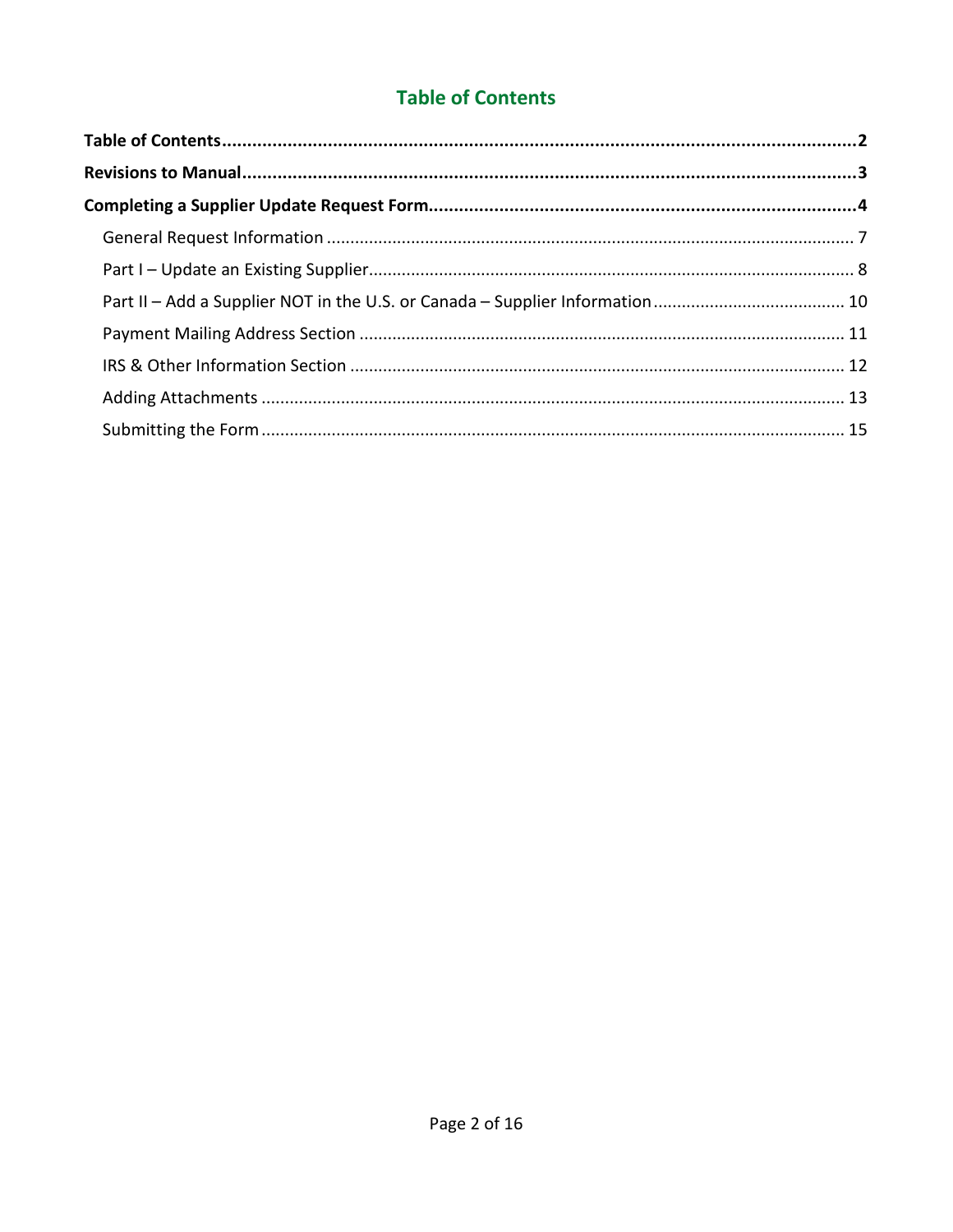# **Revisions to Manual**

# <span id="page-2-0"></span>**April 2021**

• Corrected query name on page 17

# **December 2018**

• Manual written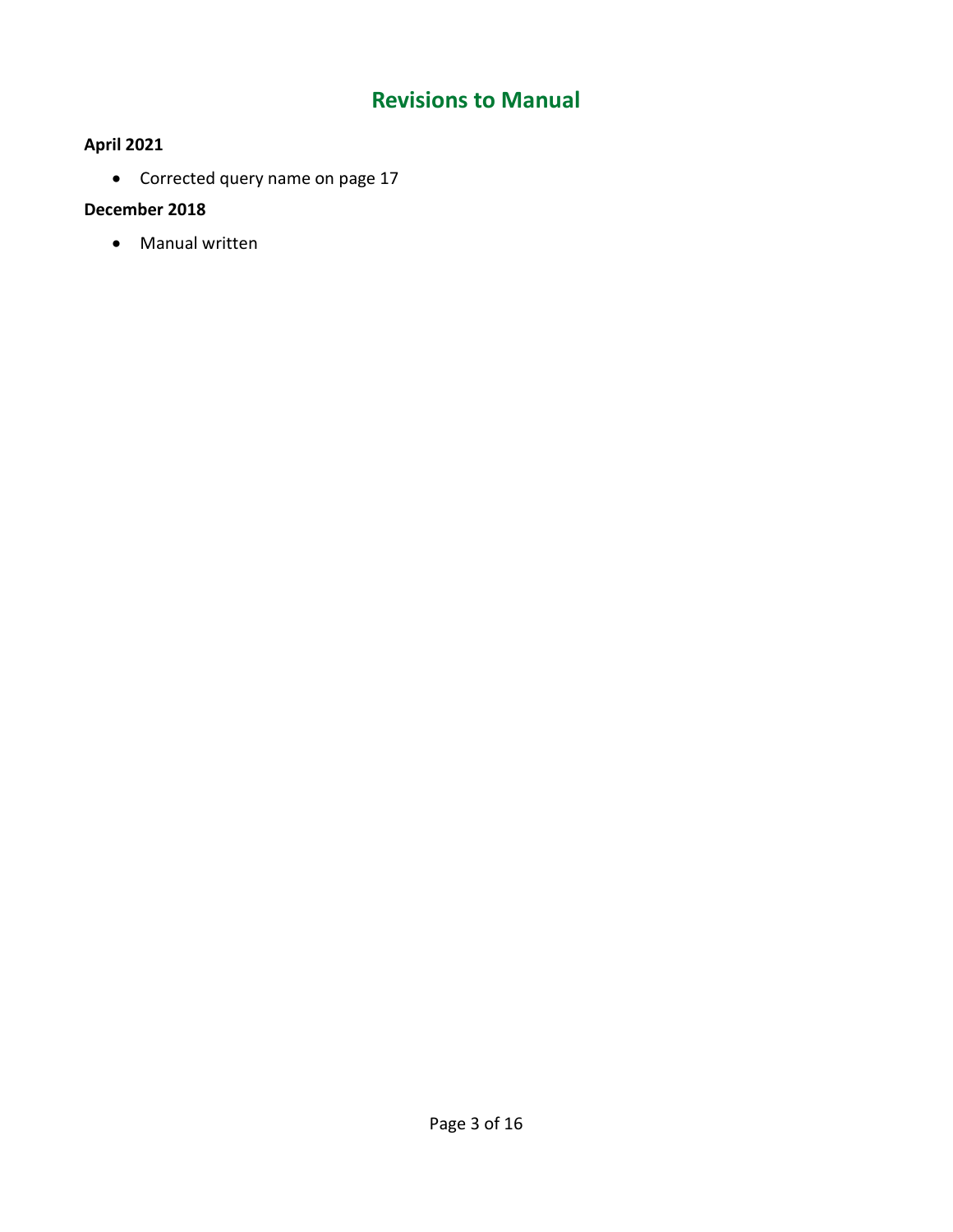# **Completing a Supplier Update Request Form**

<span id="page-3-0"></span>**Situations where this form is used**: When you need to have an existing supplier updated in VISION.

# **Supplier Update Request Form**

USE THIS FORM TO REQUEST UPDATES TO EXISTING SUPPLIERS OR TO ADD SUPPLIERS OUTSIDE THE U.S. OR CANADA

# **SUPPLIER REQUEST PROCESS**

**Step 1:** If you want to update to an existing supplier, then complete the Top Section and Part I of this form. If you want to have a new supplier created that is located outside the U.S. or Canada, then complete the Top Section and Part II of this form. Use the Form Instructions below to complete all required fields (marked with an asterisk) and optional fields if the information is available.

**Step 2:** Attach all supporting documentation (W-9 Forms, W-8 Forms, ACH Authorization Forms, email correspondence, etc.) on the attachments page.

**Step 3:** Double check the request to make sure that all fields contain the correct information and that all proper documentation is attached. This step is important because once a requester submits a request, they will not be able to access it again unless it is denied by Financial Operations. Additionally, Financial Operations cannot change any information that is entered by the requester so if anything is entered incorrectly or entered into the wrong fields, the request will be denied by Financial Operations and sent back to the requester for correction and resubmission.

**Step 4:** Submit the request for approval. All requests will be handled by priority level by the date/time in which the requests are received. Processing times run anywhere from the same day to five business days.

**Step 5:** Check the status of your requests by running the VT\_SUPPLIER\_FORMS query. This query will provide you the new Supplier ID number for approved requests and it will also show requests that have been denied so that you can view them to see if corrections are needed or not.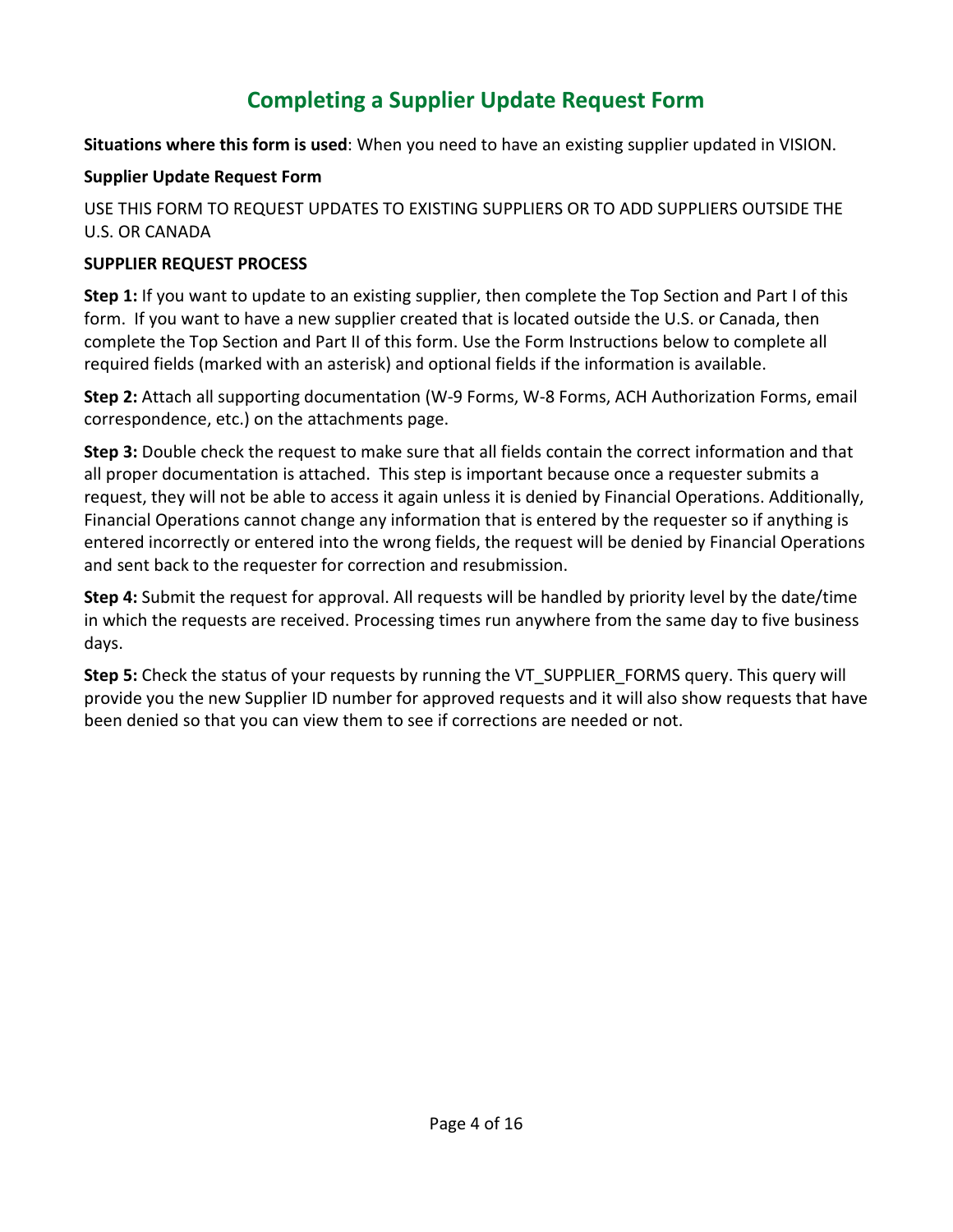# **WorkCenter Navigation: AP WorkCenter > Suppliers > Supplier Update Request Form**

**Navigator Menu Navigation**: Suppliers > Supplier Information > Supplier Forms > Supplier Update Request Form

The **Search/Fill a Form** page opens, click the **Add a New Value** tab. If a Form field open, use the lookup and choose the Supplier Update Request Form (VT\_UPDSUPL) from the list and click **Add**:

| <b>Search/Fill a Form</b> |                                                         |
|---------------------------|---------------------------------------------------------|
|                           | <b>Add a New Value</b><br><b>Find an Existing Value</b> |
| Form                      | Q                                                       |
| Add                       |                                                         |
| Look Up Form              | ×                                                       |
|                           | Help                                                    |
|                           | Form begins with $\sim$                                 |
| Portal Label begins with  | $\checkmark$                                            |
|                           |                                                         |
| Look Up                   | Clear<br>Cancel<br><b>Basic Lookup</b>                  |
| <b>Search Results</b>     |                                                         |
| View 100                  | First $\bigcirc$ 1-4 of 4 Last                          |
| Form                      | <b>Portal Label</b>                                     |
|                           | VT_EXP_ACC Vision Expense Access Request                |
|                           | VT_SEC_REQ Vision Module Security Form                  |
| <b>VT SUPL</b>            | Supplier Add Request Form                               |
|                           | VT_UPDSUPL Supplier Update Request Form                 |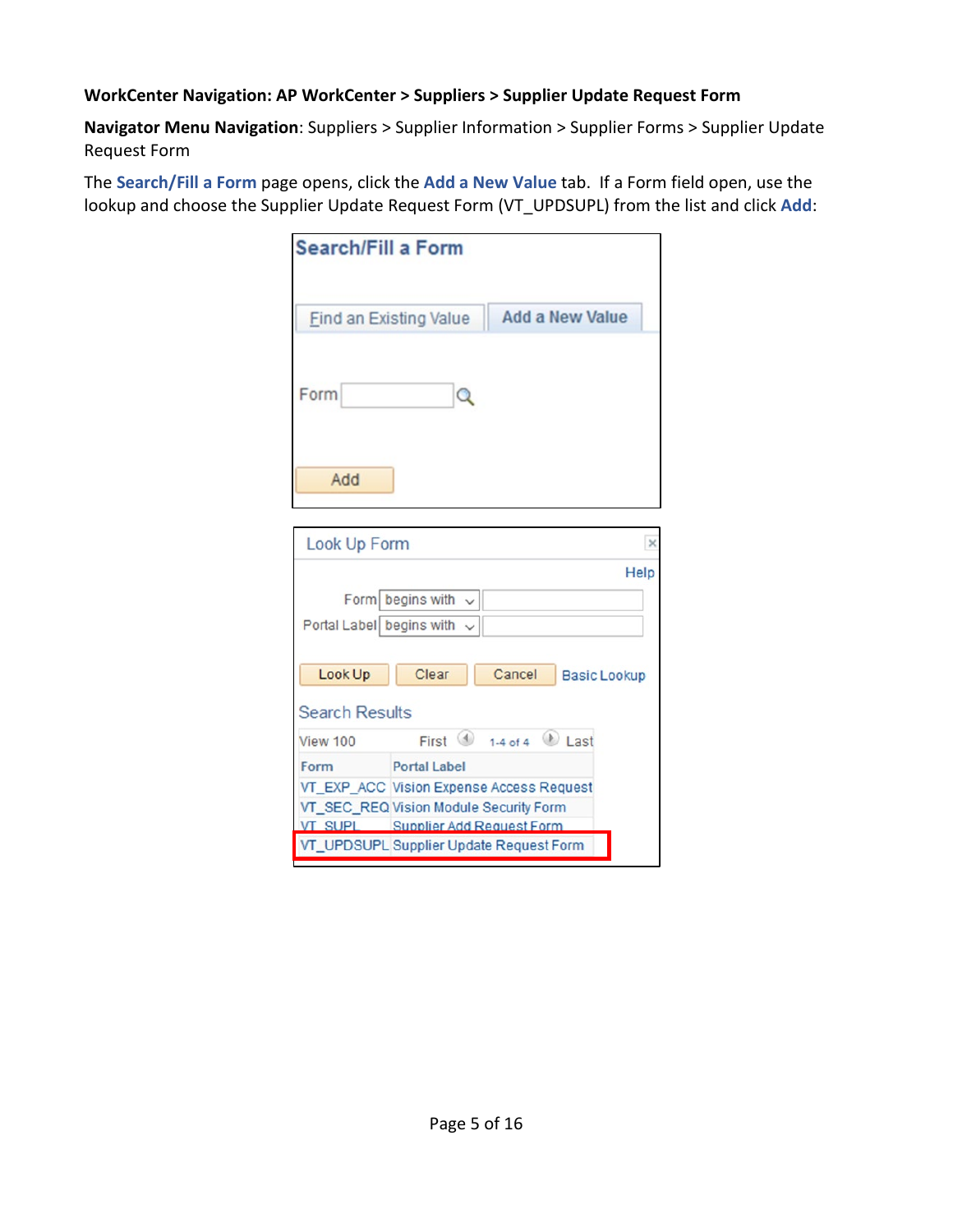The **Supplier Update Request Form** opens - You must enter information into all required fields (marked with an asterisk) but it is recommended that you enter as much information as possible into the optional fields.

| Form<br>Instructions<br>Attachments                                                             |   |
|-------------------------------------------------------------------------------------------------|---|
| <b>Supplier Update Request Form</b>                                                             |   |
| *Subject                                                                                        |   |
| Due Date<br>Priority 3-Standard                                                                 | n |
| Status Initial                                                                                  |   |
|                                                                                                 |   |
| <b>*Business Unit</b>                                                                           | Q |
| Urgent / Critical Reason: Required if Urgent or Critical Priority is chosen above               | ▼ |
| Request Reason: Detailed Reason for Setup and / or Other Reason for Urgent / Critical Priority* |   |
|                                                                                                 |   |
|                                                                                                 |   |
| 254 characters remaining                                                                        |   |
| Part I - Update an Existing Supplier                                                            |   |
|                                                                                                 |   |
| *Supplier ID: Enter the existing 10 digit Supplier ID (Ex: 0000123456)                          |   |
| *TIN: Enter the 9-digit TIN with no dashes or spaces                                            |   |
| *Supplier Name: Enter existing Supplier Name OR new name shown on W-8 or W-9 form               |   |
| Supplier Name (cont): Use for additional characters that do not fit into Supplier Name          |   |
| Field<br>DBA Name: Enter 'Doing Business As' name (if applicable)                               |   |
| Address Action: Choose the appropriate action from the dropdown box                             |   |
| Address to Replace: Enter the address number that you wish to replace (if applicable)           | ▼ |
| *Country: Enter the Country                                                                     | Q |
| *Address Line 1: Enter the first line of the address                                            |   |
| Address Line 2: Enter the second line of the address if necessary                               |   |
| Address Line 3: Enter the third line of the address if necessary                                |   |
| *City: Enter the City                                                                           |   |
| *State/Province/Equivalent: Enter the State, Province, or equivalent value                      | Q |
| *Zip Code: Enter the Zip Code                                                                   |   |
| PCF Recipients (ANR Only): Enter the PCF reimbursements recipient names                         |   |
| Real Estate Recipients (AOT Only): Enter the Real Estate Transaction receipient names           |   |
| Restitution Recipients (CCVS Only): Enter the restitution recipient names                       |   |
| Contact Action: Choose the appropriate action from the dropdown box                             | ▼ |
| Contact to Replace: Enter the name of the contact that you wish to replace (if applicable)      |   |
|                                                                                                 |   |
| <b>Contact Name: Enter the Supplier Contact Name</b>                                            |   |
| <b>Contact Title: Enter the Supplier Contact Title</b>                                          |   |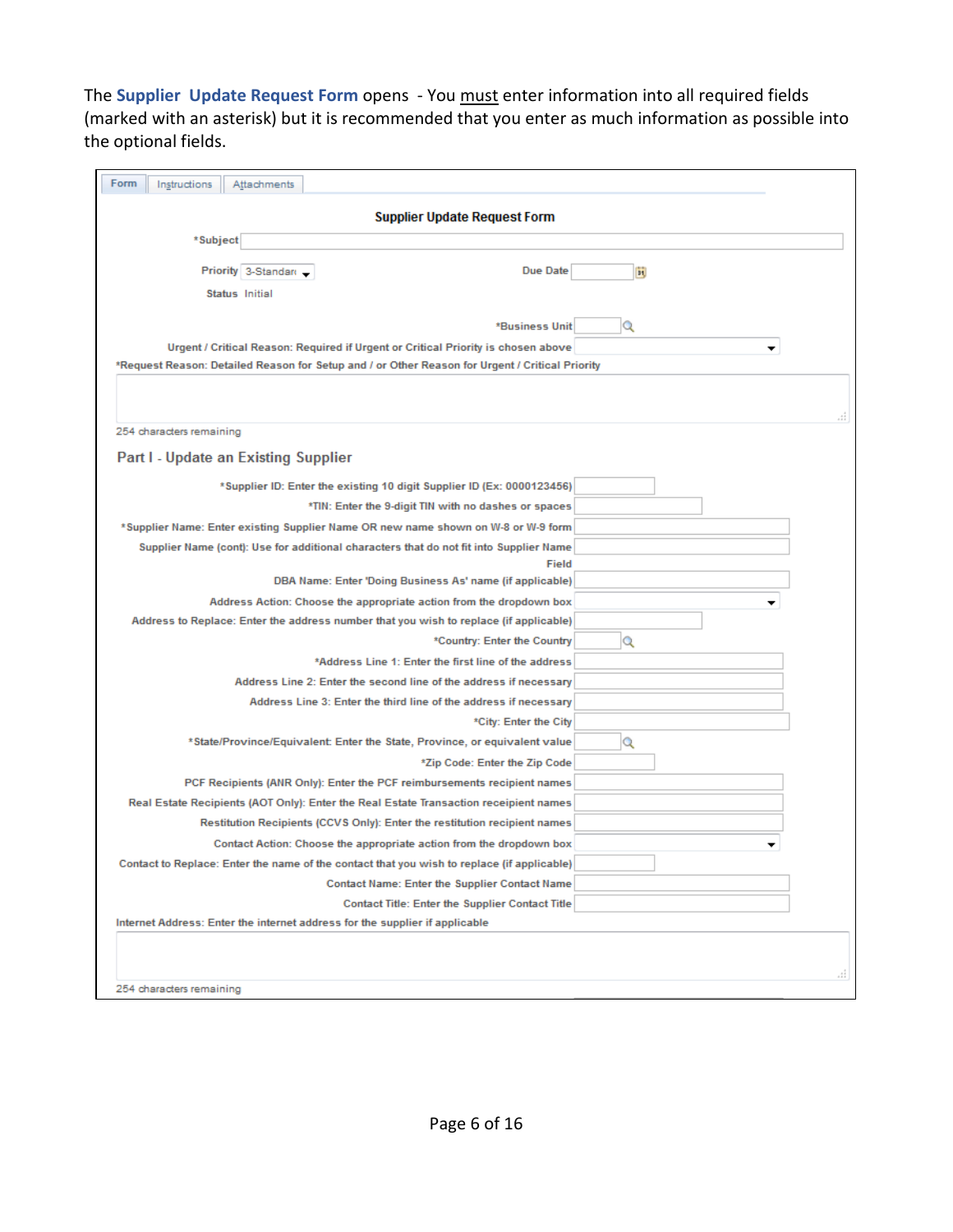# <span id="page-6-0"></span>**General Request Information**

| Form<br><b>Instructions</b><br>Attachments                                                      |     |
|-------------------------------------------------------------------------------------------------|-----|
| <b>Supplier Update Request Form</b>                                                             |     |
| *Subject Training example 2                                                                     |     |
| Due Date 12/10/2018<br>Priority 3-Standard -<br>n                                               |     |
| Status Initial                                                                                  |     |
| 6<br>*Business Unit 01110<br>Q                                                                  |     |
| Urgent / Critical Reason: Required if Urgent or Critical Priority is chosen above<br>▼          |     |
| *Request Reason: Detailed Reason for Setup and / or Other Reason for Urgent / Critical Priority |     |
| <b>Training example</b>                                                                         |     |
|                                                                                                 | 111 |
| 238 characters remaining                                                                        |     |

- **1. Subject -** Enter the name of the supplier that you wanted added or updated
- **2. Priority** Choose the appropriate priority from the dropdown box
	- Low = Do not choose this option. It is not being used
	- Standard = Choose this option if the supplier can be setup within 3-5 business days
	- Urgent = Choose this option if you need to have the supplier setup in 1-2 business days
	- Critical = Choose this option if you need the supplier setup the same day
- **3. Due Date -** A date can be selected or the field can be left blank. Dates entered will not affect processing time
- **4. Business Unit -** Enter your General Ledger Business Unit number from the dropdown
- **5. Urgent/Critical Reason -** Choose the appropriate reason from the dropdown box if an urgent or critical priority was chosen
- **6. Request Reason -** Use this field to explain what the supplier will be paid for, to provide a detailed reason for an urgent or critical priority that is not specified in the dropdown box above, and/or to provide any other pertinent information for the request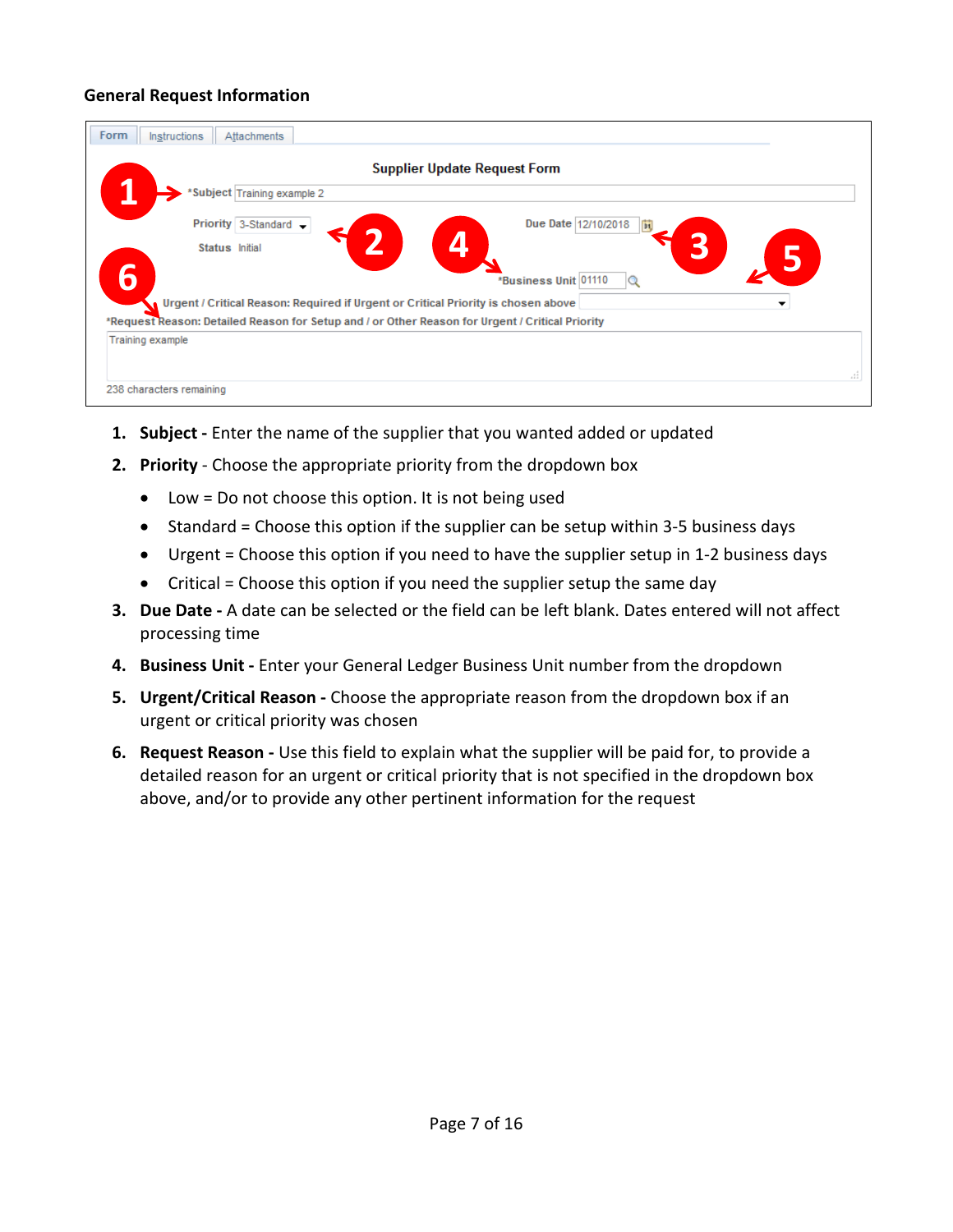# <span id="page-7-0"></span>**Part I – Update an Existing Supplier**

| 8 | *Supplier ID: Enter the existing 10 digit Supplier ID (Ex: 0000123456) 0000123456              |                                                                   |           |  |
|---|------------------------------------------------------------------------------------------------|-------------------------------------------------------------------|-----------|--|
|   |                                                                                                | *TIN: Enter the 9-digit TIN with no dashes or spaces              | 311231545 |  |
|   | *Supplier Name: Enter existing Supplier Name OR new name shown on W-8 or W-9 form E Test       |                                                                   |           |  |
|   | Supplier Name (cont): Use for additional characters that do not fit into Supplier Name         |                                                                   |           |  |
|   |                                                                                                | Field                                                             |           |  |
|   |                                                                                                | DBA Name: Enter 'Doing Business As' name (if applicable)          |           |  |
|   | Address Action: Choose the appropriate action from the dropdown box Add New (Separate) Address |                                                                   |           |  |
|   | Address to Replace: Enter the address number that you wish to replace (if applicable)          |                                                                   |           |  |
|   |                                                                                                | *Country: Enter the Country USA                                   |           |  |
|   |                                                                                                | *Address Line 1: Enter the first line of the address 1 Elm Street |           |  |
|   | Address Line 2: Enter the second line of the address if necessary                              |                                                                   |           |  |
|   |                                                                                                | Address Line 3: Enter the third line of the address if necessary  |           |  |
|   |                                                                                                | *City: Enter the City Anytown                                     |           |  |
|   | *State/Province/Equivalent: Enter the State, Province, or equivalent value [VT]                |                                                                   |           |  |
|   |                                                                                                | *Zip Code: Enter the Zip Code 05444                               |           |  |
|   |                                                                                                |                                                                   |           |  |

- **7. Supplier ID -** Enter the 10-digit Supplier ID number
- **8. TIN -** Enter the supplier's 9-digit Taxpayer Identification Number with no dashes or spaces
- **9. Supplier Name -** If Supplier Name is not changing, then enter the name shown in the Supplier Name field in VISION. If Supplier Name is changing, then enter the new name shown on the required W-8 or W-9 form
- **10. Supplier Name (cont) -** Use for additional characters that do not fit into Supplier Name Field
- **11. DBA Name -** Enter a 'Doing Business As' name (if applicable). This can be found on Line 2 of the W-9 Form
- **12. Address Action -** Choose the appropriate action from the dropdown box
	- Replace Existing Address: Choose this action if you wish to have an existing address replaced with a new (different) address
	- Add New (Separate) Address: Choose this action if you do not wish to have an existing address replaced but want a new address created
	- Inactivate Address: Choose this action if you wish to have an address inactivated but do not have another address to replace it with
- **13. Address to Replace -** Enter the address sequence number that you wish to have replaced
- **14. Country -** Enter the Country.
- **15. Address Line 1 -** Enter the first line of the address
- **16. Address Line 2 & 3 -** Enter additional address lines if necessary
- **17. City -** Enter the City
- **18. State/Province -** Enter the State, Province, or other equivalent value
- **19. Zip Code -** Enter the Zip Code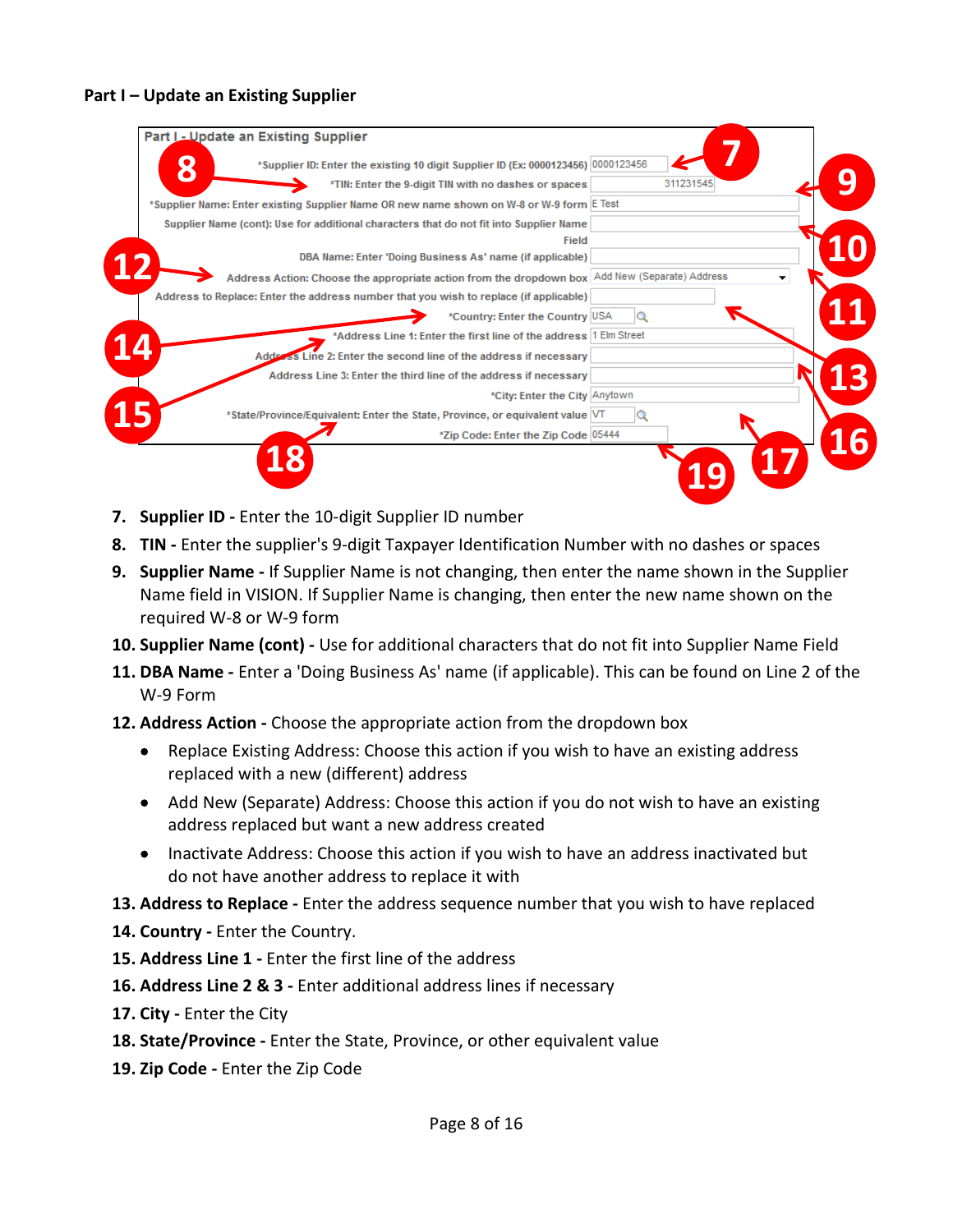

- **20.** PCF Recipients Enter the names that need to be printed on the check for the PCF Reimbursement (ANR Only)
- **21.** Real Estate Recipients Enter the names that need to be printed on the check for the Real Estate Transaction (AOT Only)
- **22.** Restitution Recipients Enter the names that need to be printed on the check for the Restitution Payment (CCVS Only)
- **23.** Contact Action Choose the appropriate contact action from the dropdown box
- **24.** Contact to Replace Enter the name of the contact that you wish to replace if applicable
- **25.** Contact Name Enter the contact's name
- **26.** Contact Title Enter the contact's title
- **27.** Internet Address Enter the internet address for the supplier's website
- **28.** Email Address Enter the supplier contact email address
- **29.** Telephone Area Code Enter the 3-digit telephone area code
- **30.** Telephone Number Enter the 8-digit telephone number in 999-9999 format
- **31.** Telephone Extension Enter the telephone extension if applicable
- **32.** Fax Area Code Enter the 3-digit fax area code
- **33.** Fax Number Enter the 8-digit fax number in 999-9999 format
- **34.** DUNS Number Enter the supplier's DUNS number if provided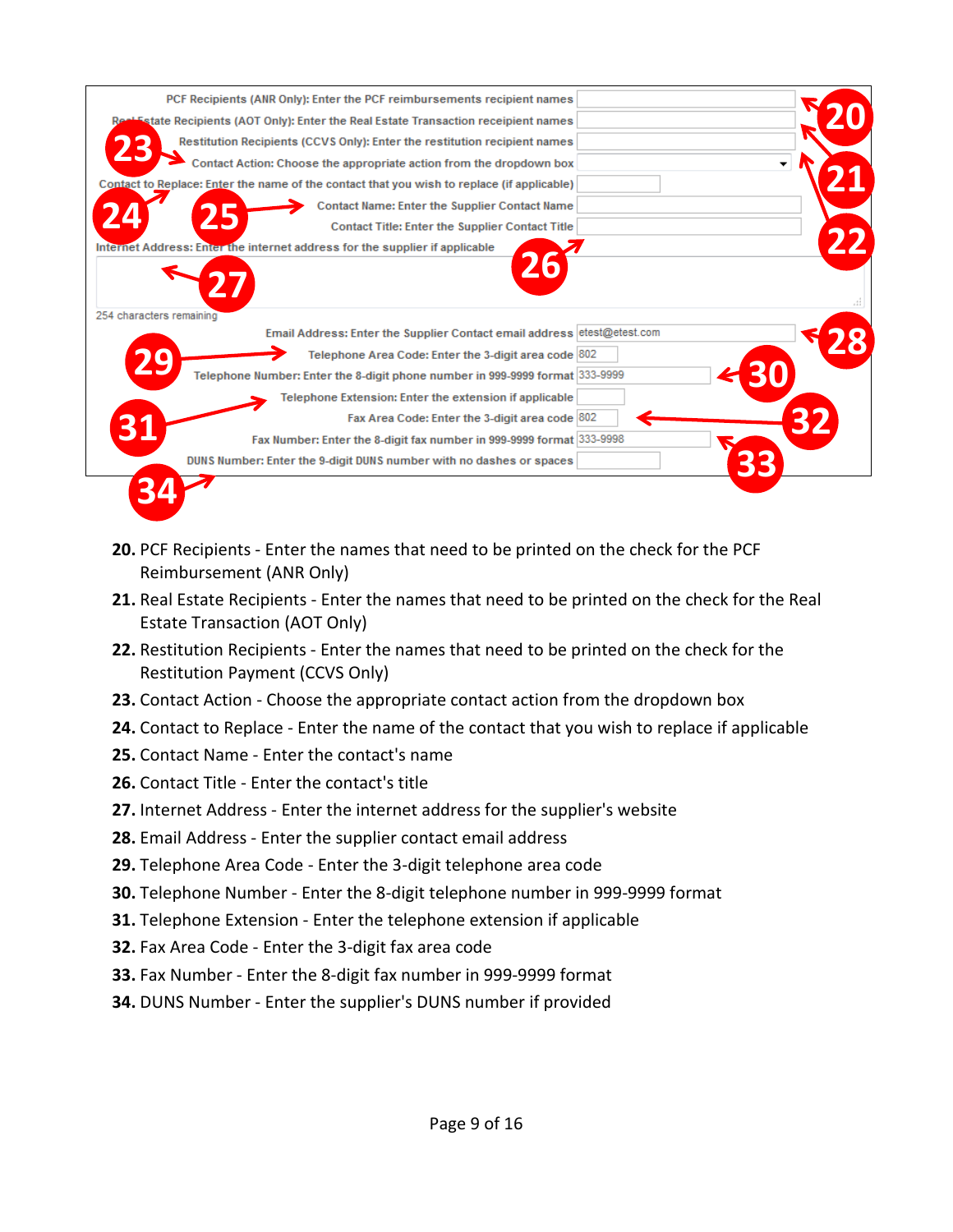# <span id="page-9-0"></span>**Part II – Add a Supplier NOT in the U.S. or Canada – Supplier Information**

| PART II - Add a Supplier NOT in the U.S. or Canada                                       |   |
|------------------------------------------------------------------------------------------|---|
| (Visit www.usps.com for international address assistance)                                |   |
| <b>Supplier Information</b>                                                              |   |
| *Payment Frequency: One-Time=Will be Paid Once; Regular=Will be Paid More Than           | ▼ |
| Once                                                                                     |   |
| *Supplier Category: Choose what category this supplier best falls into                   |   |
| *Supplier Service: Choose the service that best describes this supplier or services they |   |
| provide                                                                                  |   |
| *Supplier Name: Line 1 of any W-8 Form. For individuals use Lastname, Firstname no       |   |
| spaces                                                                                   |   |
| Supplier Name (cont): Use for additional characters that do not fit into Supplier Name   |   |
| field                                                                                    |   |

- **1. Payment Frequency -** Choose the value from the dropdown box that best describes how frequently you will be paying the supplier. One-time means that you expect to issue one payment to the supplier, and regular means that you expect to issue multiple payments to the supplier
- **2. Supplier Category -** Choose the value from the dropdown box that best describes what the supplier is or what services they provide. Refund = Returning funds to a supplier as a result of an overpayment due to over-invoicing or because fees were cancelled, waived, or deemed unnecessary
- **3. Supplier Service -** Choose the service that best describes this supplier or services they provide
- **4. Supplier Name** Enter the supplier's name from Line 1 of any W-8 Form. Individuals should be entered as Last Name,First Name with no spaces in between the comma and the first name
- **5. Supplier Name (cont) -** Use this field to enter any remaining characters that would not fit into the Supplier Name field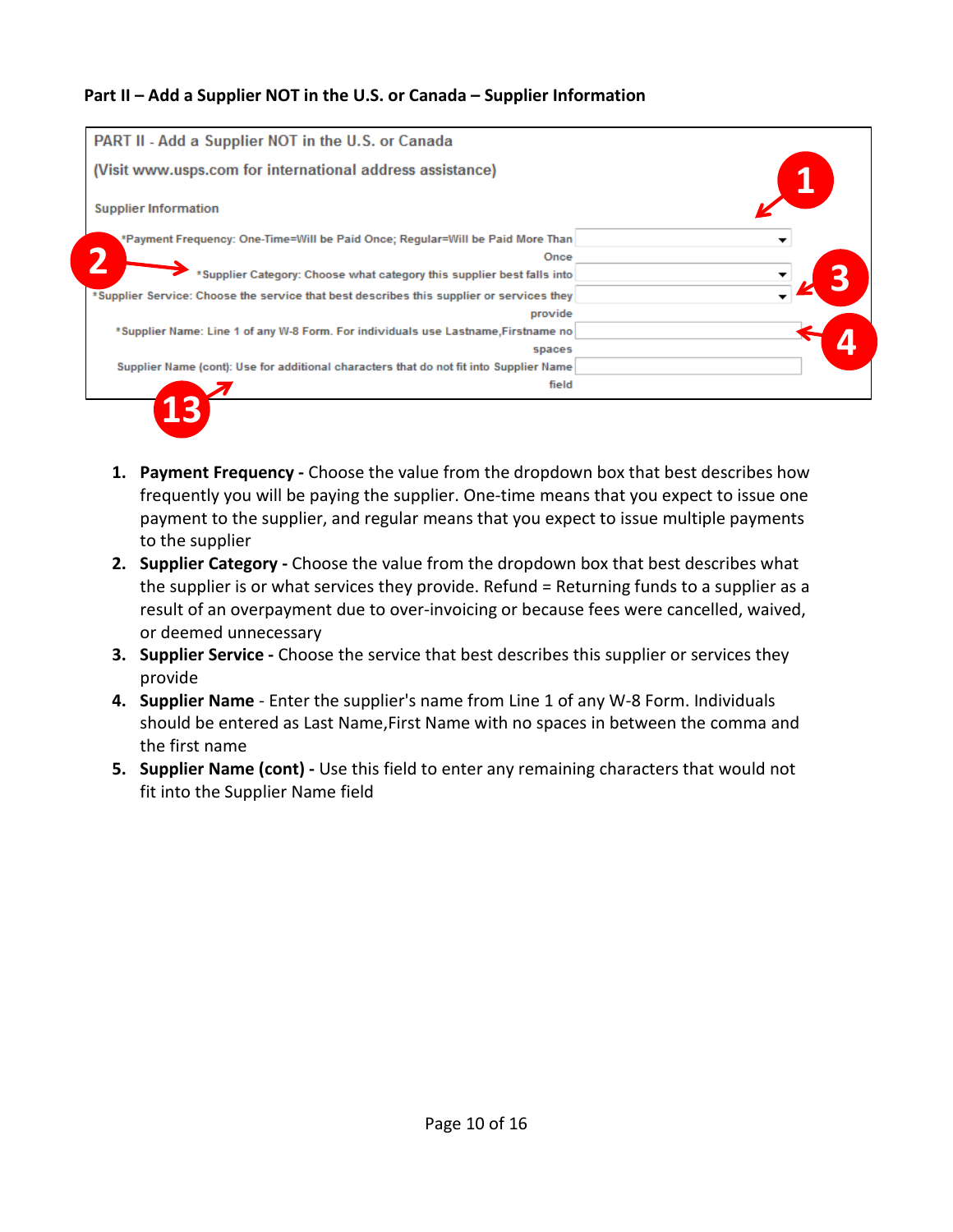# <span id="page-10-0"></span>**Payment Mailing Address Section**

|   | <b>Payment Mailing Address Information</b>                                 |  |
|---|----------------------------------------------------------------------------|--|
|   | *Country: Enter the Country                                                |  |
|   | *Address Line 1: Enter the first line of the address                       |  |
|   | Address Line 2: Enter the second line of the address if necessary          |  |
| a | Address Line 3: Enter the third line of the address if necessary           |  |
|   | *City: Enter the City                                                      |  |
|   | *State/Province/Equivalent: Enter the State, Province, or equivalent value |  |
|   | *Zip Code/Equivalent: Enter the Zip Code or equivalent value               |  |
|   |                                                                            |  |

- **7. Country -** Choose the appropriate Country from the dropdown list
- **8. Address Line 1 -** Enter the first line of the address
- **9. Address Line 2 & 3 -** Enter additional address lines if necessary
- **10. City -** Enter the City
- **11. State/Province -** Choose the appropriate State or Province from the dropdown box
- **12. Zip Code -** Enter the zip code:
	- Acceptable U.S. Zip Code formats are 55555 or 44444-1111
	- Acceptable Canada Zip Code formats are 51A 0B1 (Letter-Number-Letter <Space> Number-Letter-Number)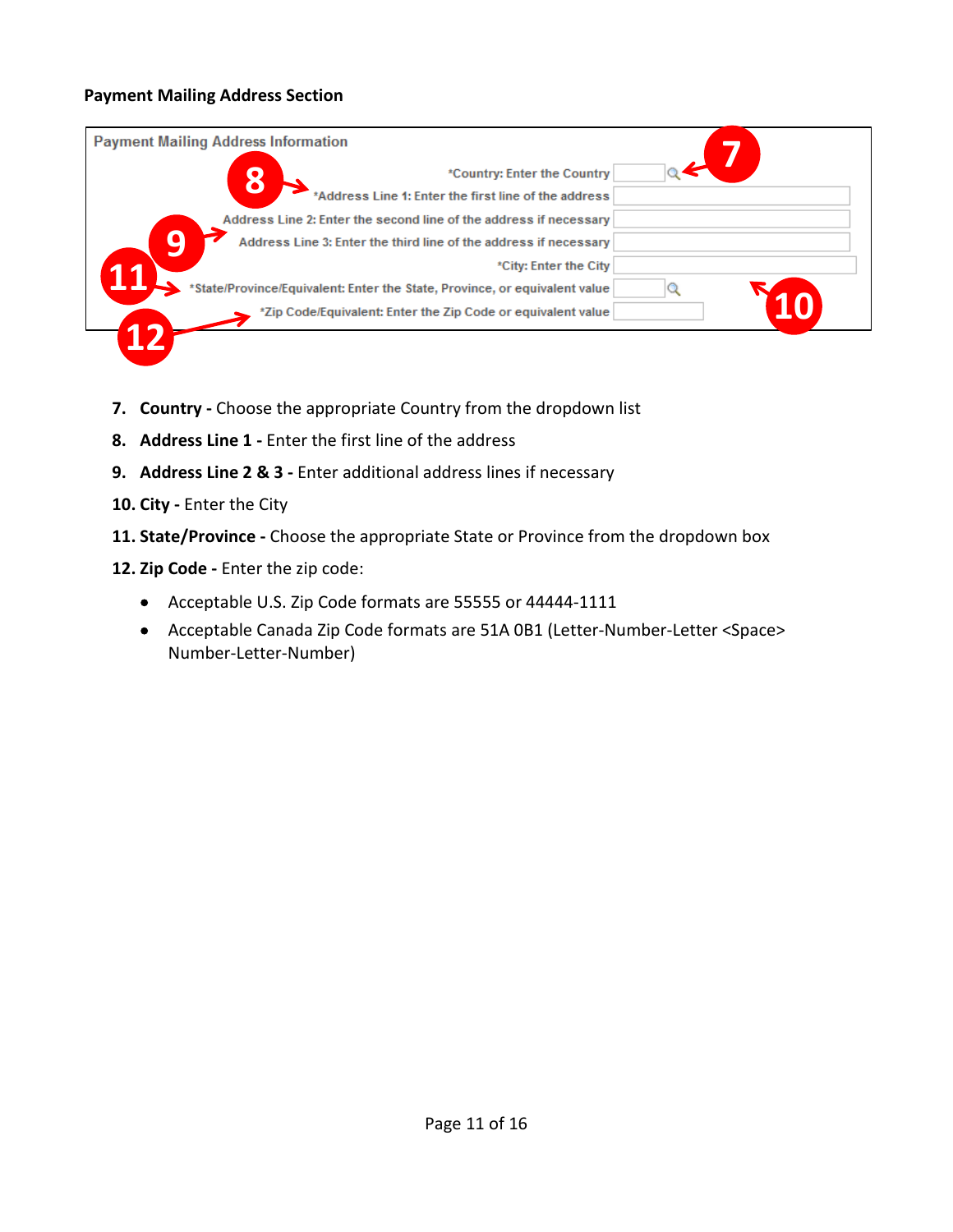#### <span id="page-11-0"></span>**IRS & Other Information Section**

| R<br>1                                                                                     |           |
|--------------------------------------------------------------------------------------------|-----------|
| <b>IRS Information &amp; Other Information</b>                                             |           |
| TIN Type: Use the dropdown box to choose the appropriate TIN type if a W-9 was<br>provided |           |
| TIN: Enter the 9-digit U.S. TIN with no dashes or spaces if a W-8 or W-9 was provided      |           |
| Federal Tax Class/Entity: Enter the appropriate Tax Classification                         |           |
| Other Explanation: Enter specific IRS Code Section for Non-Profit or provide other         |           |
| information                                                                                |           |
| Certification Date: Enter the exact date that the supplier signed the W-8 or W-9 form      | <b>16</b> |
| DUNS Number: Enter the 9-digit DUNS number with no dashes or spaces                        |           |
|                                                                                            |           |
| <b>More Information</b>                                                                    |           |
|                                                                                            |           |
|                                                                                            |           |
|                                                                                            |           |
|                                                                                            |           |
|                                                                                            |           |
|                                                                                            |           |
|                                                                                            |           |
|                                                                                            | -11       |
| Save                                                                                       |           |

- **13. TIN Type -** Use the dropdown box to choose the appropriate TIN type if a W-9 was provided
- **14. TIN -** Enter the 9-digit U.S. TIN with no dashes or spaces if a W-8 or W-9 was provided
- **15. Federal Tax Class/Entity -** Enter the appropriate Tax Classification from a W-9 form or Entity Type from a W-8 Form. If Other is selected on the W-9 form, then use the Other Detail field to describe what was written in the space provided
- **16. Other Explanation -** Use this field to enter what is written in the space provided if the supplier chose the 'Other' box in section 3 of the W-9 Form
- **17. Certification Date -** Enter the exact date that the supplier signed the W-8 or W-9 form
- **18. DUNS Number -** Enter the supplier's DUNS number if provided
- **19. More Information -** Use this section to provide any additional information

#### *All other fields are completed by Financial Operations*

#### **20.** Click **Save**

#### **21.** Note the Seq #

| Form<br>Instructions | Attachments                                         |
|----------------------|-----------------------------------------------------|
| Seq#12               | <b>Supplier Update Request Form</b>                 |
|                      | *Subject Training example 2                         |
|                      | Priority 3-Standard -<br>Due Date 12/10/2018<br> 31 |
|                      | Preview Approval<br>Submit<br>Status Initial        |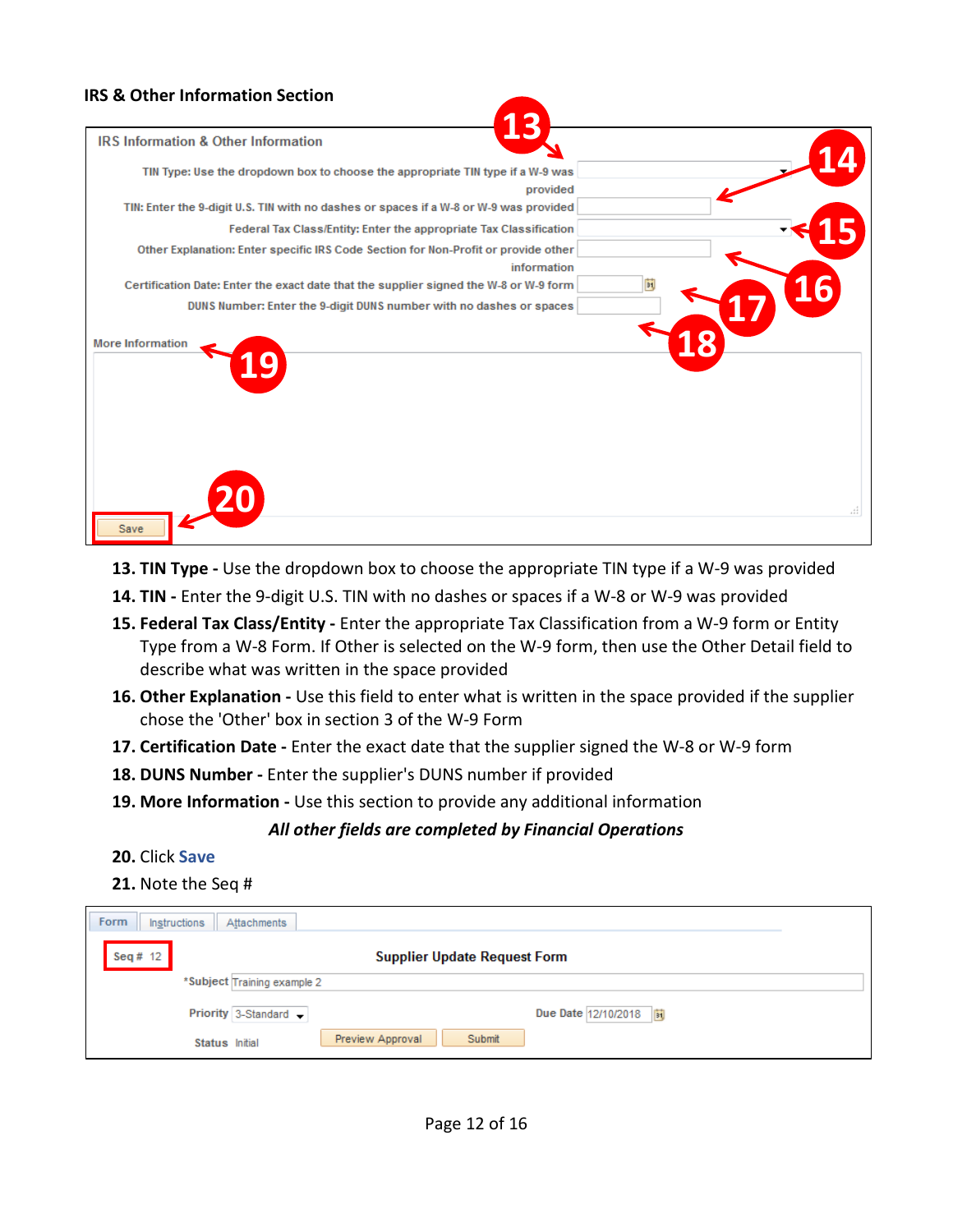## <span id="page-12-0"></span>**Adding Attachments**

Click the **Attachments** tab:

| Seq # $12$                     |                      | <b>Supplier Update Request Form</b>  |                                                                                                             |  |
|--------------------------------|----------------------|--------------------------------------|-------------------------------------------------------------------------------------------------------------|--|
| *Subject Training example 2    |                      |                                      |                                                                                                             |  |
| <b>Download Templates</b>      |                      | Personalize   Find   View All   2    | First $\textcircled{\tiny{\textcircled{\tiny 1}}}$ 1 of 1 $\textcircled{\tiny{\textcircled{\tiny k}}}$ Last |  |
| <b>Description</b>             | <b>Attached File</b> |                                      | Open                                                                                                        |  |
|                                |                      |                                      | Open                                                                                                        |  |
| <b>Upload your attachments</b> |                      | Personalize   Find   View All   (기 ) | First 1 of 1 D Last                                                                                         |  |
| *Description                   | <b>Attached File</b> | Attach                               | Open                                                                                                        |  |
|                                |                      |                                      |                                                                                                             |  |

Click the **Attach** button, the Upload window opens:

| File Attachment |                       |      |
|-----------------|-----------------------|------|
|                 |                       | Help |
| Browse          | Attachment Sample.pdf |      |
| Upload          | Cancel                |      |
|                 |                       |      |
|                 |                       |      |

Click **Browse** to find the file you want to attach

*Note: The only forms that should be attached to Supplier Update Request Forms are any applicable W-8 or W-9 forms, Supplier ACH Request Forms, or any documentation provided by the supplier outlining a sale, reincorporation, or change in federal tax status. Please do not attach supplier invoices.* 

Click **Upload**

| <b>Attachments</b><br>Instructions<br><b>Form</b> |                                     |                                   |                                |
|---------------------------------------------------|-------------------------------------|-----------------------------------|--------------------------------|
| Seq # $12$                                        | <b>Supplier Update Request Form</b> |                                   |                                |
| *Subject Training example 2                       |                                     |                                   |                                |
| <b>Download Templates</b>                         |                                     | Personalize   Find   View All   2 | First 1 of 1 D Last            |
| <b>Description</b>                                | <b>Attached File</b>                | Open                              |                                |
|                                                   |                                     | Open                              |                                |
| <b>Upload your attachments</b>                    |                                     | Personalize   Find   View All   2 | First $\bigcirc$ 1-2 of 2 Last |
| *Description                                      | <b>Attached File</b>                | Attach<br>Open                    |                                |
| Attachment_Sample.pdf                             | Attachment_Sample.pdf               | Open<br>Attach                    | EE                             |
| $\overline{2}$                                    |                                     | Open<br>Attach                    | $+$                            |
| Till Notify<br>Form   Instructions   Attachments  |                                     |                                   |                                |

Click the **+** icon to add another attachment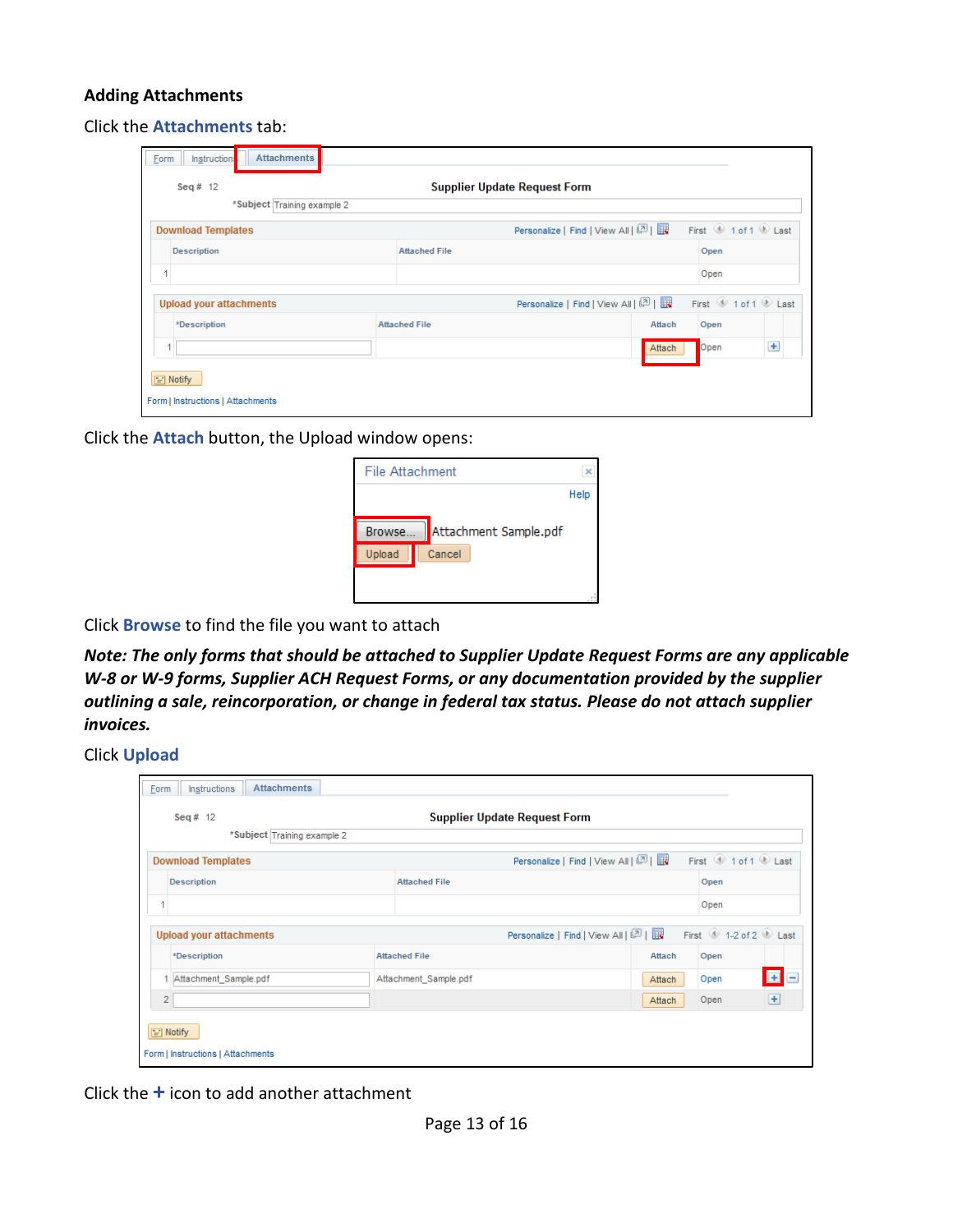# **W-9 Form Guidelines**

- A current W-9 form must be attached for all regular suppliers and one-time reportable payments
- The most recent version of the W-9 form can be found in the forms section of the [IRS website](https://www.irs.gov/forms-instructions)
- W-9 forms must be physically signed and dated within the last six months. We do not accept electronically signed W-9 forms
- W-9 forms will not be accepted if there is any reason to question the authenticity of the form. This includes but it not limited to the following situations:
	- − Any original information is crossed out, written over, or covered up
	- − Form is electronically signed in any manner. This includes drop and drag signatures.
	- − Form is partially typed and partially handwritten
	- − Form is handwritten in multiple colors of ink
- Financial Operations has the right to request a new W-9 form at anytime if it is deemed that something is questionable, illegible, or unclear
- State of Vermont employees must not fill out any portion of a W-9 on a vendor's behalf or instruct a vendor how to fill out the form
- State of Vermont employees must not instruct a supplier on how to properly complete a W-9 form. The IRS provides comprehensive instructions to help suppliers fill out the forms correctly. If a supplier needs assistance with completing a W-9 form properly, then they should seek the assistance of their tax professional, accountant, or the IRS directly

#### **W-8 Form Guidelines**

- An appropriate and current W-8 form must be submitted for all foreign individuals and entities that do not have a United States Tax Identification Number
- The most recent versions of the W-8 forms can be found in the forms section of the [IRS website](https://www.irs.gov/forms-instructions)
- The guidelines for the completion and submission of W-8 forms are exactly the same as those listed above for W-9 forms

#### **ACH Authorization Form Guidelines**

- A current Vendor ACH Authorization Form must be attached to setup a supplier to receive payments via direct deposit
- The most recent version of the Vendor ACH Authorization Form can be found Forms page of the [Finance and Management website](http://www.finance.vermont.gov/forms/vision)
- All fields of the Vendor ACH Authorization Form must be filled out with the exception of the vendor id number
- A voided check should not accompany a Vendor ACH Authorization Form
- Vendor ACH Authorization forms must be signed and dated within the last 30 days
- All other guidelines for the completion and submission of Vendor ACH Authorization Forms are exactly the same as those listed above for W-9 and W-8 forms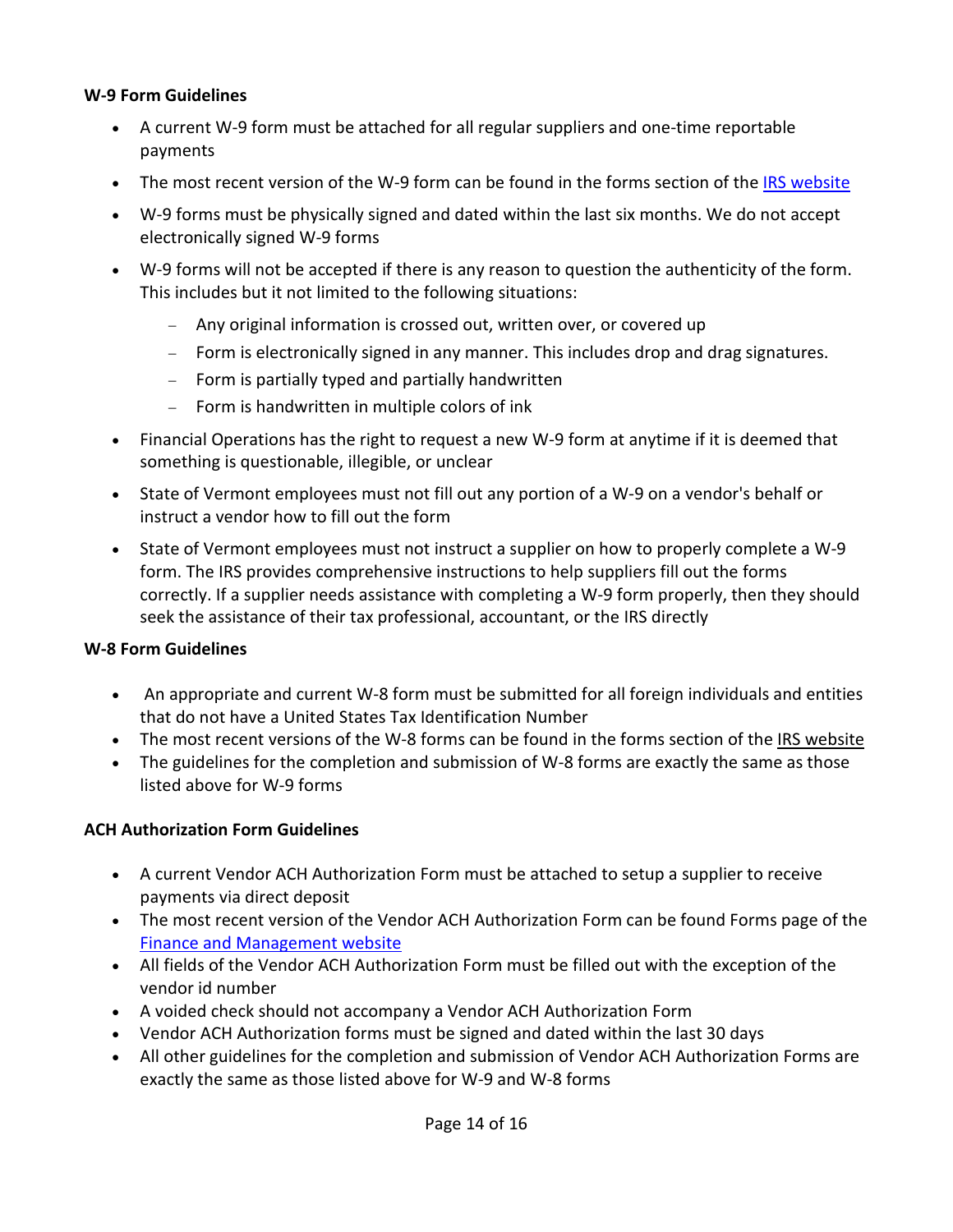## <span id="page-14-0"></span>**Submitting the Form**

| Form<br>Instructions<br>Attachments |                                              |  |  |  |
|-------------------------------------|----------------------------------------------|--|--|--|
| Seq # $12$                          | <b>Supplier Update Request Form</b>          |  |  |  |
|                                     | *Subject Training example 2                  |  |  |  |
|                                     | Priority 3-Standard -<br>Due Date 12/10/2018 |  |  |  |
|                                     | Preview Approval<br>Submit<br>Status Initial |  |  |  |

Click **Submit**, the **Review/Edit Approvers** page displays:

|                              | <b>Supplier Update Request Form</b>                        |  |  |  |  |
|------------------------------|------------------------------------------------------------|--|--|--|--|
|                              | Subject Training example 2                                 |  |  |  |  |
| <b>Review/Edit Approvers</b> |                                                            |  |  |  |  |
|                              |                                                            |  |  |  |  |
|                              | Start<br>Supplier Update Request Form: 12:Pending +New     |  |  |  |  |
|                              | Path                                                       |  |  |  |  |
| Pending<br>$\bigcap$         | <b>Multiple Approvers</b><br>÷<br><b>Supplier Approval</b> |  |  |  |  |
| OK                           |                                                            |  |  |  |  |

Click the **Multiple Approvers** link to view the approver pool:

| Approver#1                         |                             |
|------------------------------------|-----------------------------|
| Name:                              | Jamie A Sheltra             |
| Empl ID:                           | 22146                       |
| Department:                        | 1115001000                  |
| Supervisor ID:                     |                             |
| Telephone:                         |                             |
| <b>Reports To Position Number:</b> | 020053                      |
| Email ID:                          | jamie.sheltra@vermont.gov   |
| Approver#2                         |                             |
| Name:                              | Michelle L White            |
| Empl ID:                           | 09735                       |
| Department:                        | 1115001000                  |
| Supervisor ID:                     |                             |
| Telephone:                         |                             |
| <b>Reports To Position Number:</b> | 020053                      |
| Email ID:                          | michelle.white@vermont.gov  |
| Approver#3                         |                             |
| Name:                              | Ruthellen Doyon             |
| Empl ID:                           | 80254                       |
| Department:                        | 1115001000                  |
| <b>Supervisor ID:</b>              |                             |
| Telephone:                         |                             |
| <b>Reports To Position Number:</b> | 027003                      |
| Email ID:                          | ruthellen.doyon@vermont.gov |
| Approver #4                        |                             |
| Name:                              | Rhonda Partlow              |
| Empl ID:                           | 09869                       |
| Department:                        | 1115001000                  |
| Supervisor ID:                     |                             |
| Telephone:                         |                             |
| <b>Reports To Position Number:</b> | 020053                      |
| <b>Email ID:</b>                   | rhonda.partlow@vermont.gov  |

Click **OK** to return to the form